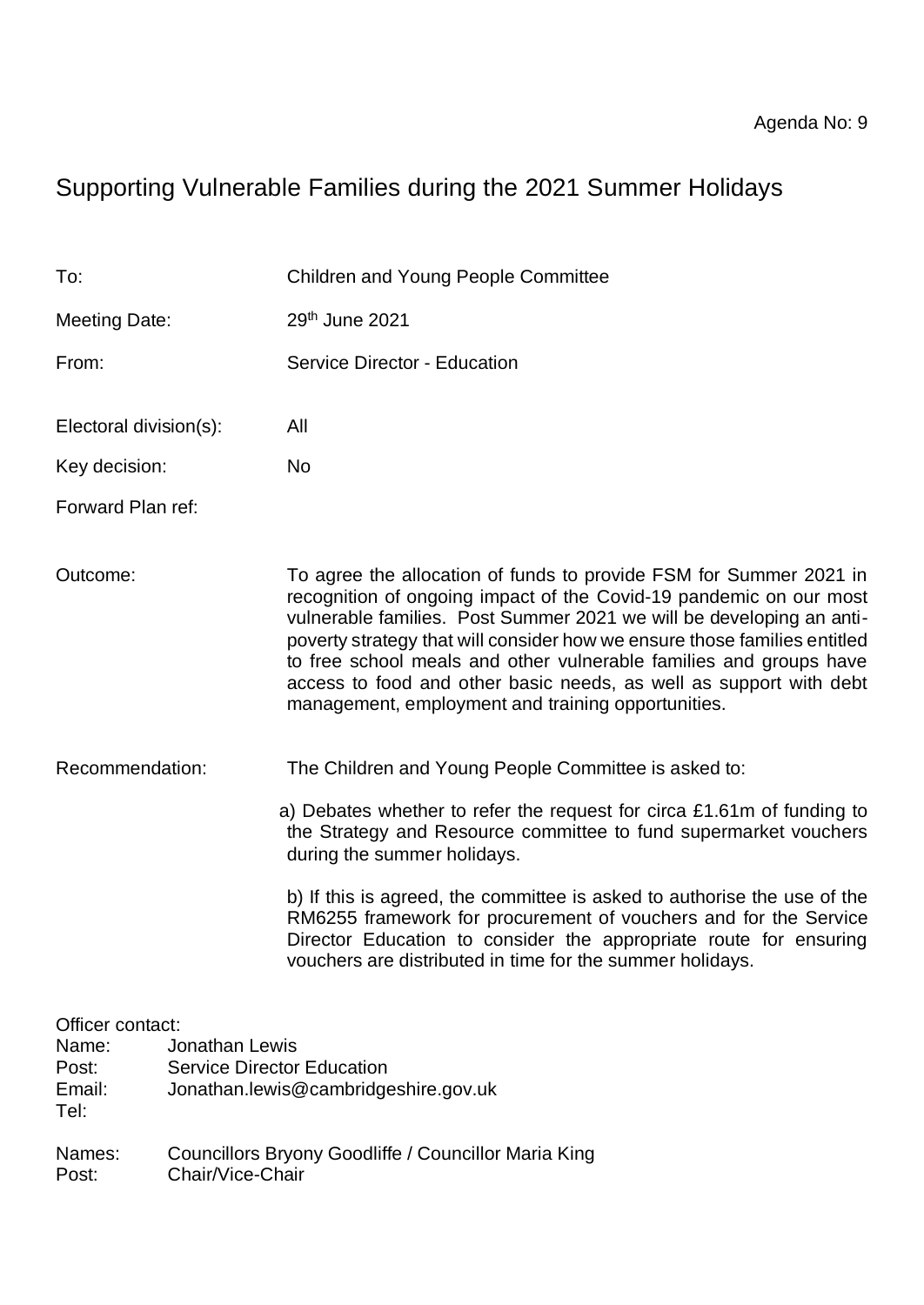Email: [Bryony.Goodliffe@cambridgeshire.gov.uk](mailto:Bryony.Goodliffe@cambridgeshire.gov.uk) / [Maria.King@cambridgeshire.gov.uk](mailto:Maria.King@cambridgeshire.gov.uk) Tel: 01223 706398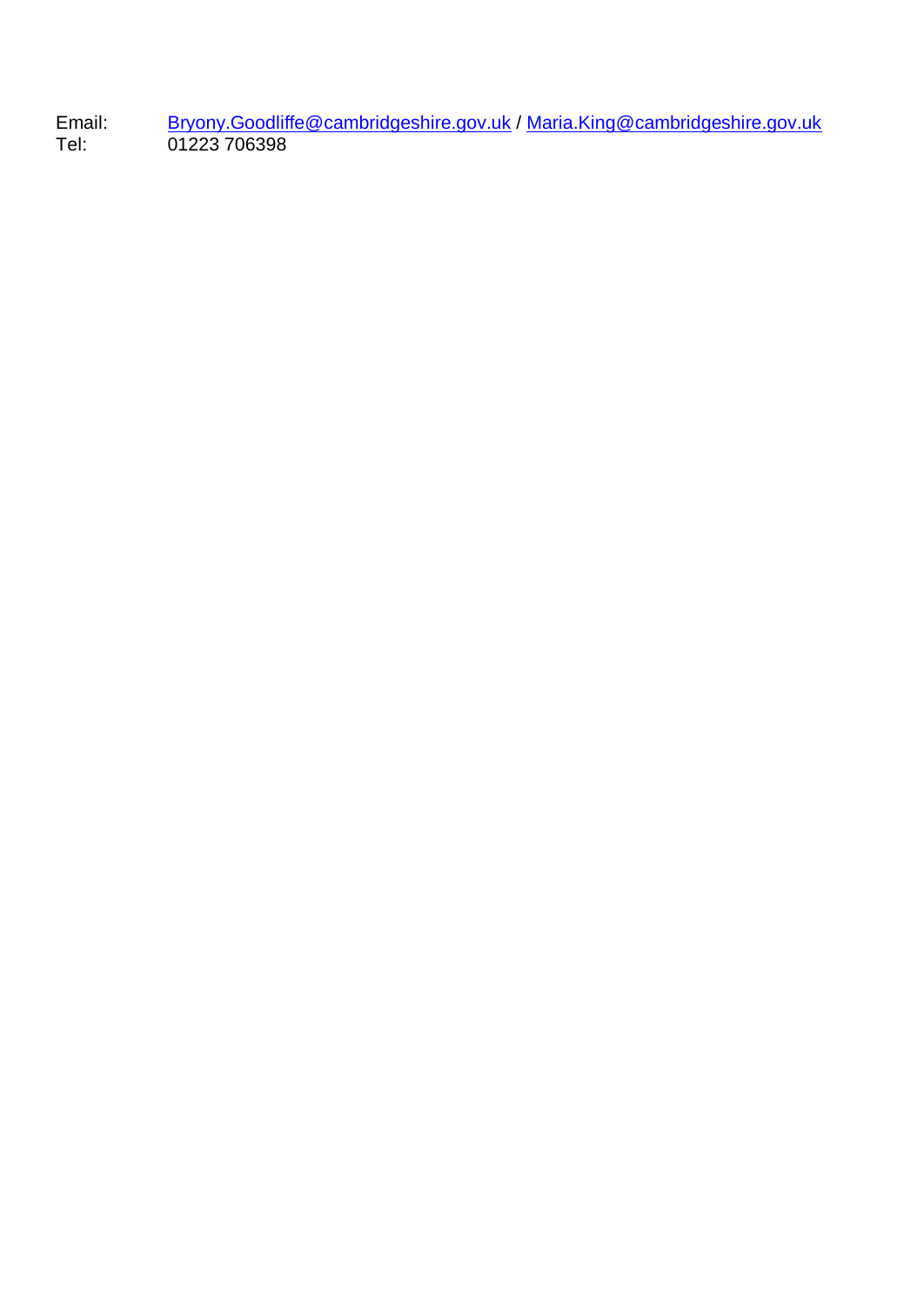# 1. Background

- 1.1 Following significant public pressure, the Government allocated in the late autumn a new grant (the Winter Support Grant) to provide support to vulnerable families for food during the Christmas and February half term holidays. Cambridgeshire received £1.459m and the authority was required to spend a minimum of 80% on food, energy and water bills for household purposes (ring-fenced) and up to 20% for other essentials. It was agreed with the CYP Committee Chair that we were operate two schemes which were:
	- Support with food Direct Voucher Scheme. A voucher for a choice of 8 supermarkets was sent to eligible families automatically via an automated system called Wonde which was used by the majority of schools in Cambridgeshire. Each eligible child received a £15 voucher for each week of the school holidays (£3 per day). Those eligible for the voucher will be those pupils who met the following criteria:
		- Early Years Pupil Premium,
		- Children that access funded two-year-old education,
		- Eligible for Free School Meals ,
		- Students eligible for 16+ bursary.
	- County Hub for all other families, an offer was made from the hub arrangements. We worked with the Districts councils and the voluntary sector to provide the right support for those that need it. Grants were made to support local organisations to make the right support offer. Over 3000 applications were made during the Christmas and half term and support requests include food, household energy bills, clothing, blankets, shoes, and white goods.
- 1.2 The Winter Support Grant was extended for the two weeks of the Easter holiday at a lower level of funding (£703,715). We agreed locally to continue our focus on the voucher scheme with smaller amounts being funded via the County hub. In May, a new grant was allocated to Local Authorities – the LA Covid Support Grant – for continuing the support to vulnerable families during the summer half term. Cambridgeshire's allocation was £343,509. Again, a voucher offer was made to all eligible parents.
- 1.3 Currently there is no Government announcement on funding for the summer holidays and this is unlikely given the end of roadmap out of Covid-19 recovery in June. The Holiday and Activity Fund will provide some support (outlined later in this report) but there will be no direct funding for families and the reach of this scheme will not cover all this group. Around £1.646m has been spent in Cambridgeshire supporting families for these six weeks with around 110,000 vouchers allocated to date.
- 1.4 As part of the Joint Administration agreement, a commitment was made to maintain free school meals for eligible children during school holidays. This is in recognition of ongoing impact of the Covid-19 pandemic on our most vulnerable families and a growing number of families who are newly eligible for accessing support. Post summer 2021, we will be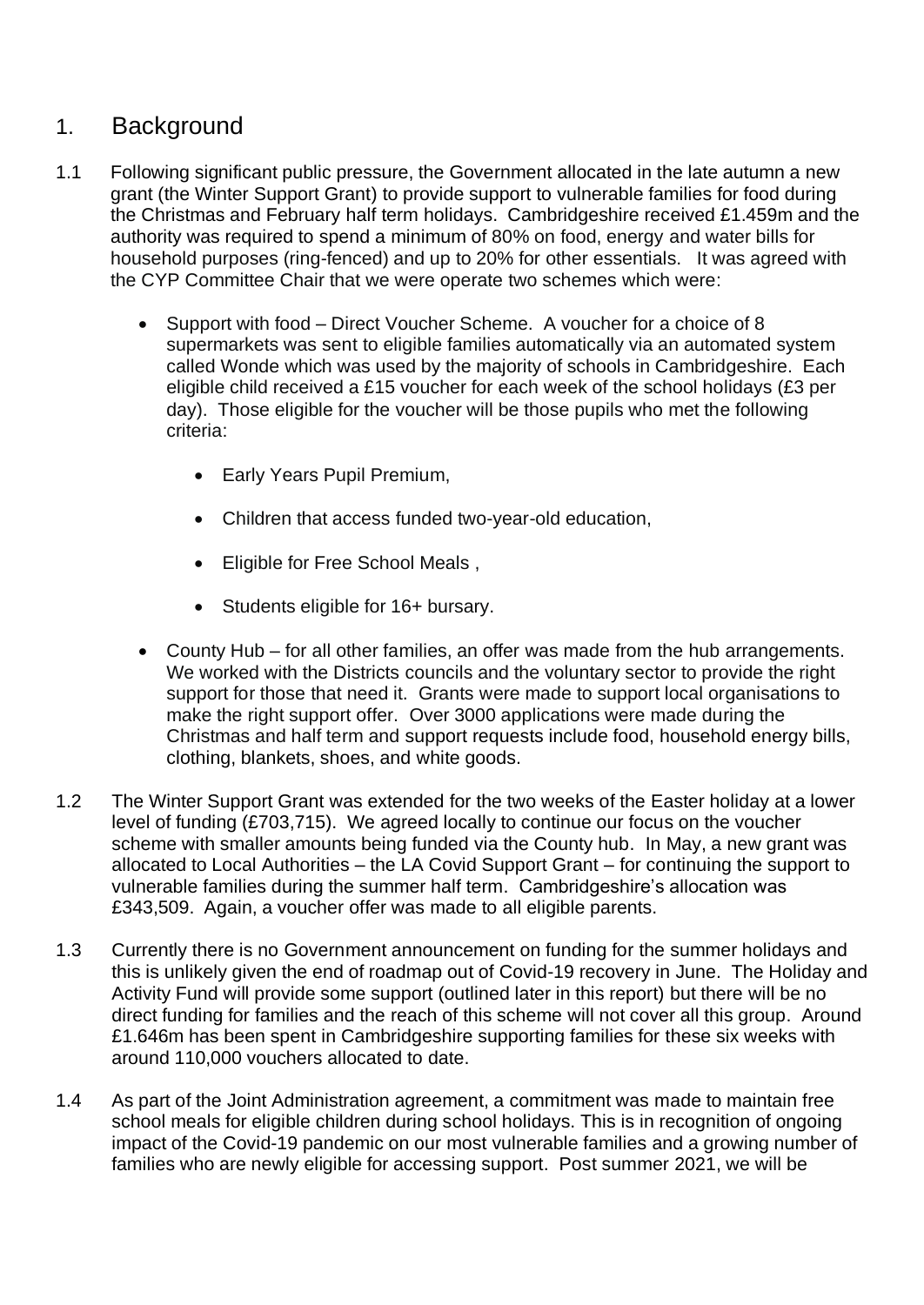developing an anti-poverty strategy that will consider how we ensure those families entitled to free school meals and other vulnerable families and groups have access to food and other basic needs, as well as support with debt management, employment and training opportunities.

- 1.5 This paper outlines the financial implications of meeting this summer holiday requirement and the timescales for delivery.
- 2. Providing Support to Vulnerable Families during the 2021 Summer **Holidays**

Increasing Free School Meal Numbers during Covid-19

2.1 Since the start of the pandemic, we have seen a significant increase in the number of children becoming eligible for support through free school meals and voucher schemes. The table below outlines the changes in eligible pupils -

|                       | <b>March 2020</b> | <b>May 2021</b> | Change<br>during<br>Covid-19 | <b>Pupils on Roll</b><br>(October<br>Census)<br>Age 4 to 16 |
|-----------------------|-------------------|-----------------|------------------------------|-------------------------------------------------------------|
| <b>East Cambs</b>     | 1697              | 2168            | 27.8%                        | 13057                                                       |
| <b>Fenland</b>        | 2926              | 3722            | 27.2%                        | 13716                                                       |
| Huntingdonshire       | 3546              | 4492            | 26.7%                        | 24754                                                       |
| <b>South Cambs</b>    | 1821              | 2461            | 35.1%                        | 23578                                                       |
| <b>Cambridge City</b> | 2880              | 3655            | 26.9%                        | 14224                                                       |
|                       |                   |                 |                              |                                                             |
| Cambridgeshire        | 12870             | 16498           | 28.2%                        | 89329                                                       |

2.2 The number of children in early years setting accessing supermarket vouchers increased from 1,904 at Christmas to 2,321 by summer half term. We have also provided vouchers for those children who are not on a school roll or are electively home educated. We do not intending changing the definition of who receives these vouchers from that outlined in 1.1 of this report.

Costs of Providing Supermarket Vouchers

- 2.3 In previous rounds, we have funded eligible children at £3 per day over week days (i.e. £15 a week). The summer holidays vary from school to school but the published Cambridgeshire term dates which many schools follow have 28 'week' days (including the August Bank holiday for funding). Therefore, parents will be allocated £84 for the summer holiday.
- 2.4 Based upon the current take up of meals, it costs around £56,520 a day and this will mean an estimated total cost of £1.58m. In addition, there are post 16 students who attend colleges in Cambridgeshire which qualify under the post 16 bursary scheme. We estimate this to cost around £25k.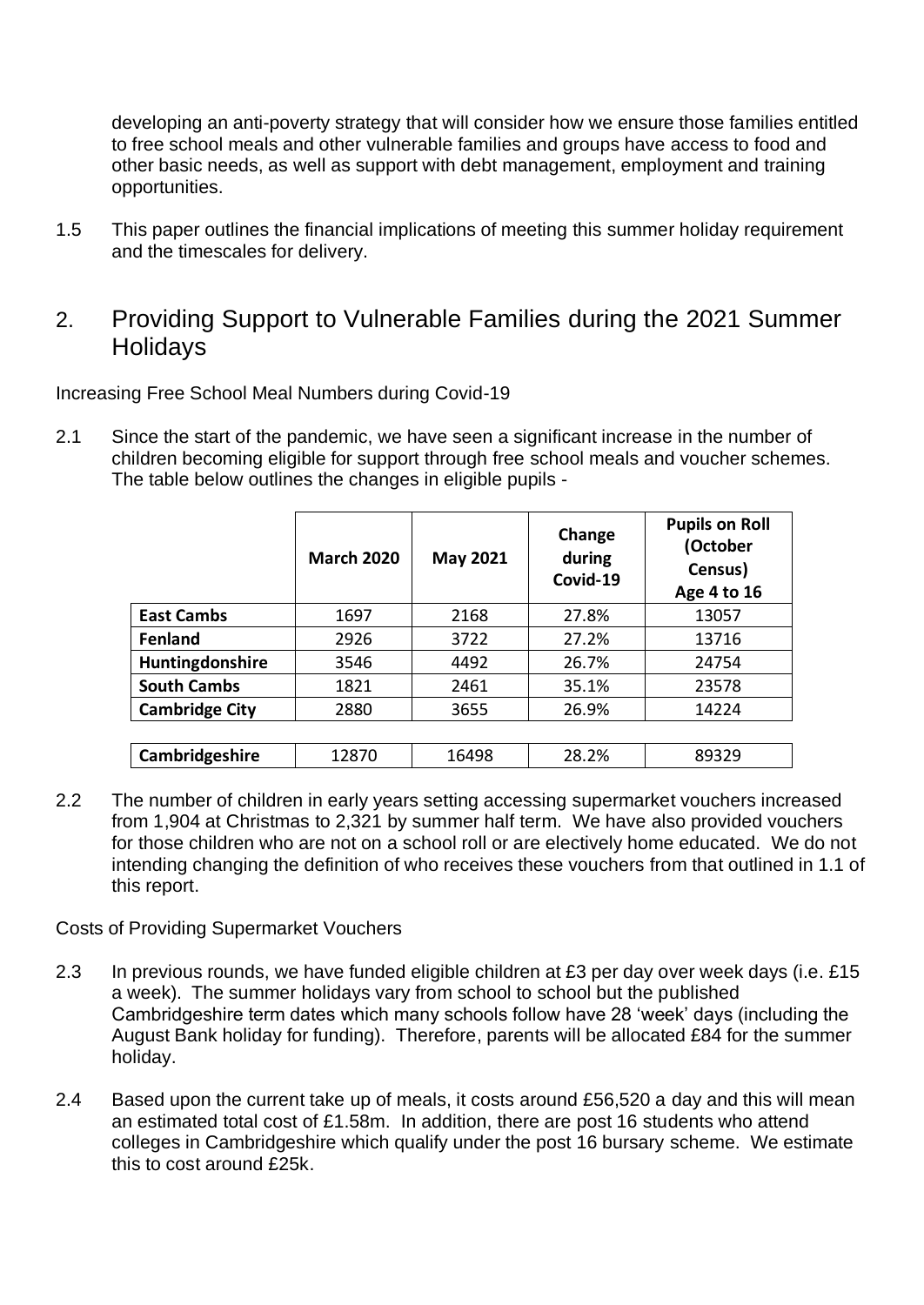2.5 All figures will be reviewed and updated and it is likely the final cost may be higher due to new parents becoming eligible. Early years also has the potential for significant variability as the criteria for 2 year old funding is different from the Early years pupils premium (covering 3 and 4 year olds) and children will move up to the older category during these months. A cut off will be established to allow the vouchers to be allocated. The overall costs also allow for a small number of vouchers that are either unwanted or are not claimed. It is our intention to withdrawn unclaimed vouchers in October. Any refund would be made to the Council. There is an additional cost of administering these schemes and this will be around £6k for this period.

#### Procurement Arrangements

2.6 With the Winter Support Grant and LA Covid support grant, the Council has used emergency provision under Covid-19 situation to directly award to a voucher supplier (Wonde). We are unable to follow this route due to the current context. It is our intention to access a new procurement framework put in place by the Crown Commercial Service (CCS). Local Authorities can access a list of thirteen suppliers, including current providers of vouchers, but may find this scheme to be more flexible. Using this [RM6255 Voucher Scheme](https://www.crowncommercial.gov.uk/agreements/RM6255) will allow the Council to either direct award of undertake a further competition. The framework means the Council is not required to undertake a full OJEU procurement. The agreement is fully legal, compliant and in line with procurement regulations. This reduces procurement risk for and reduces bureaucracy in the procurement process. The framework could be used to provide vouchers other parts of the council including clothing, electricals and energy vouchers e.g. care leavers.

#### Holiday Activities and Food Fund

- 2.7 On 8 November 2020, the Government announced that the holiday activities and food pilot programme will be expanded across the whole of England in 2021. The programme has provided healthy food and enriching activities to disadvantaged children since 2018. The programme will cover the Easter, summer and Christmas holidays in 2021 and Cambridgeshire was awarded £1.8m for this period.
- 2.8 School holidays can be particular pressure points for some families because of increased costs (such as food and childcare) and reduced incomes. For some children that can lead to a holiday experience gap, with children from disadvantaged families:
	- Less likely to access organised out-of-school activities;
	- More likely to experience 'unhealthy holidays' in terms of nutrition and physical health; and;
	- More likely to experience social isolation.
- 2.9 This HAF programme seeks to address some of this shortfall. During the summer, we will be delivering in Cambridgeshire our second round of the HAF programme. Over the Easter Holidays, we worked with 30 Holiday Scheme providers and childminders and offered 584 places, 340 of which were taken up. The feedback from parents and providers was positive overall and we have used this learning to pull together an expanded summer offer. We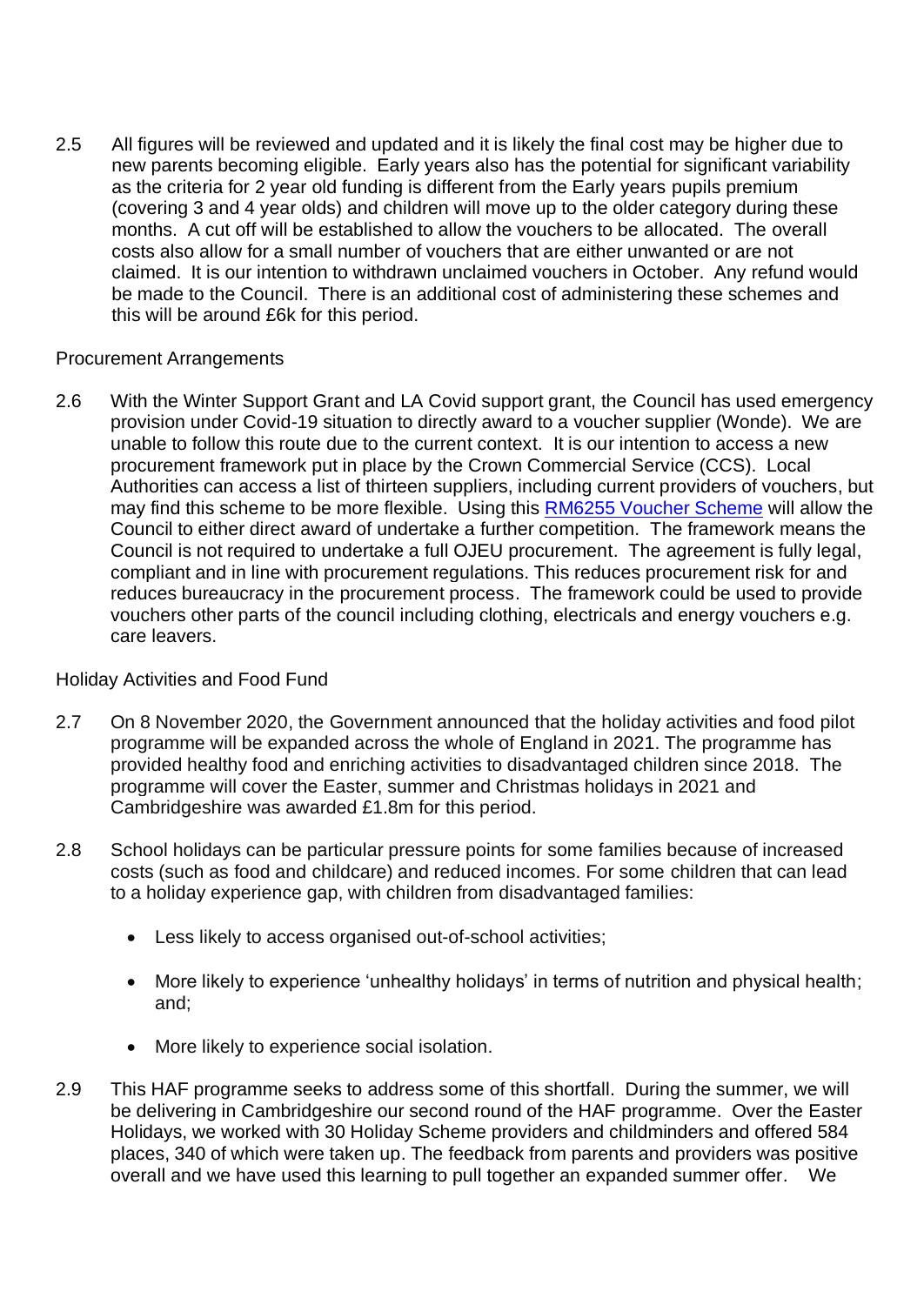currently have 81 providers registered to offer places, with 1981 places currently available to book during the summer holidays. We have mapped provision against need to ensure delivery is where it is most needed.

- 2.10 Through schools, we have sent letters to all eligible families, explaining what the programme is and how they can access places. Parents can use the Provider Directory on the Council website to locate their nearest/chosen provider and book places directly with them. The grant we have received has enabled us to pay providers £112 per 16 hours booked per child. Under the Summer HAF programme, children are entitled to access up to 64 hours of funded provision across multiple providers.
- 2.11 For providers to register to offer places, they had to express an interest and then complete a registration form, clearly demonstrating how they were able to meet the criteria of the HAF Programme set by the DfE. We have run several Provider Network sessions and funded and run training sessions on food hygiene, play work, safeguarding and Ofsted registration. In order to support providers further, we are also offering support with food provision and the transportation of children to venues where we can, utilising Think Communities' knowledge and network of local food charities and community transport groups. Providers are expected to offer food to children as part of the HAF programme – the rule of thumb is meal should be provided for every four hours of provision accessed. All meals provided are expected to meet school foods standards. Support will be offered to providers where possible.

Timescales and Further Considerations

- 2.9 It is a hugely complex operation to allocate vouchers. Cambridgeshire term ends on the 22<sup>nd</sup> July and it takes around two weeks to allocate the vouchers which includes schools checking the allocations made. The procurement will take up to two weeks, so the decision-making process is essential. If a decision is not made at the Strategy and Resources Committee on the 6<sup>th</sup> July, we will not be able to allocate in time for the end of term.
- 2.10 There are a number of challenges that will require resolving prior to allocating vouchers and a further briefing note will be sent to Member of the Committee and wider Councillors once agreed. These include consideration of the current year 11 pupils that will leave their secondary school on the 25<sup>th</sup> June (where statutory education ends) and how to fund those pupils accessing education outside of Cambridgeshire including those in Peterborough schools.
- 2.11 At this stage, it is proposed to allocate two vouchers during the holidays one at the start of and the other in the middle of the holidays. Each voucher would be for £42.

## 3. Alignment with corporate priorities

- 3.1 Communities at the heart of everything we do
	- The funding will support the most challenging families on low income to support feeding their children during the school holidays.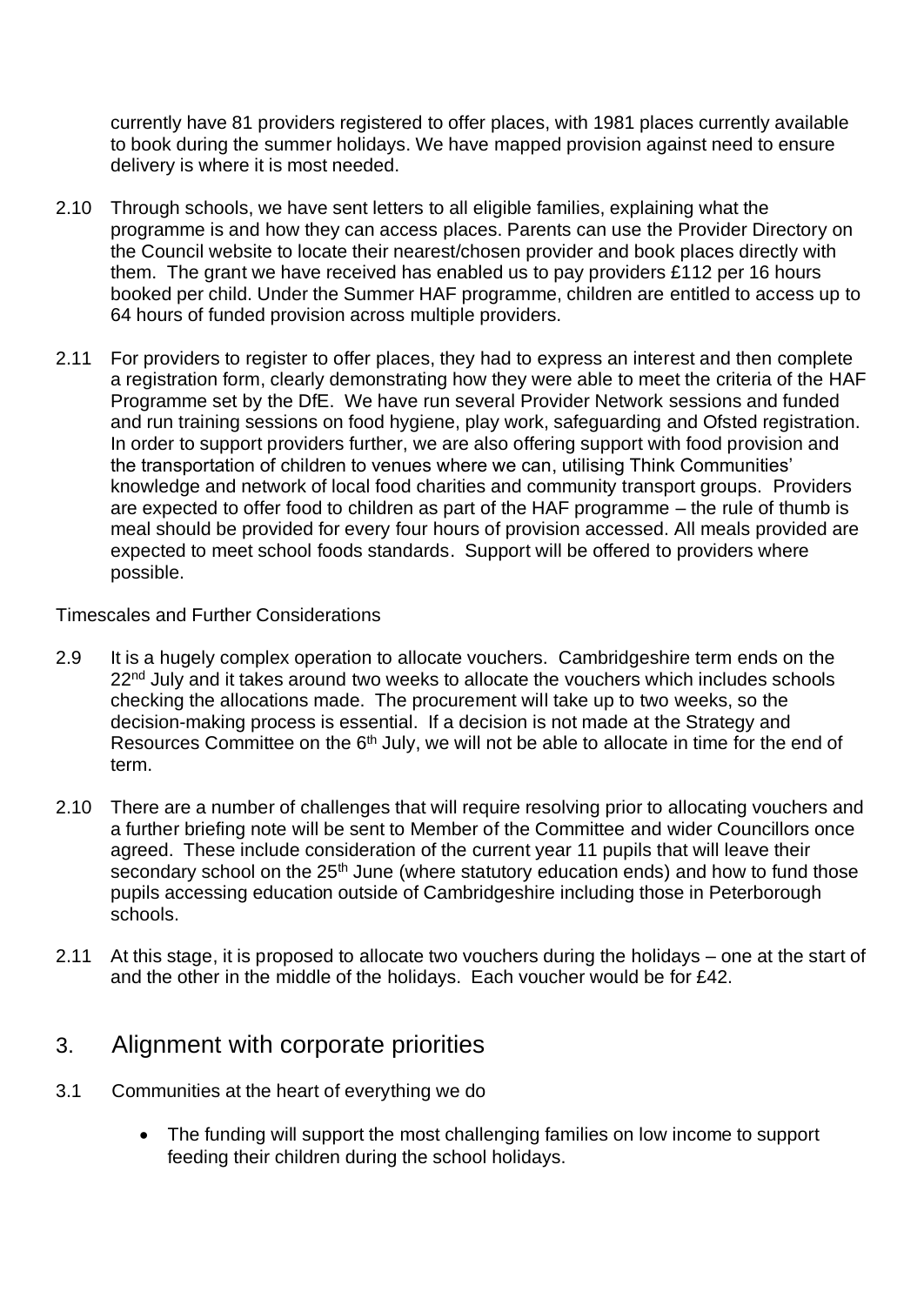- The process is means tested so we are targeting funding at the areas of greatest need.
- 3.2 A good quality of life for everyone
	- The funding will support the most challenging families on low income to support feeding their children during the school holidays.
- 3.3 Helping our children learn, develop and live life to the full
	- The funding will support the most challenging families on low income to support feeding their children during the school holidays.
- 3.4 Cambridgeshire: a well-connected, safe, clean, green environment
	- There are no significant implications for this priority.
- 3.5 Protecting and caring for those who need us
	- The funding will support the most challenging families on low income to support feeding their children during the school holidays.

### 4. Significant Implications

- 4.1 Resource Implications The report above sets out details of significant implications in 2.3 to 2.5. The recommendation from this report will form part of the key decision paper on finance presented at the Strategy and Resources Committee on the 6<sup>th</sup> July.
- 4.2 Procurement/Contractual/Council Contract Procedure Rules Implications The report above sets out details of significant implications in 2.6.
- 4.3 Statutory, Legal and Risk Implications There are no significant implications within this category.
- 4.4 Equality and Diversity Implications The offer will be able all eligible families so there are no significant implications within this category.
- 4.5 Engagement and Communications Implications We will communicate to parents with letters, support documents and a media campaign to ensure parents are aware of their eligibility and how the supermarket voucher systems works.
- 4.6 Localism and Local Member Involvement The proposal will provide a supermarket voucher across all constituencies across the county. Information will be shared with all Councils – both County and District / City if agreement to proceed is reached.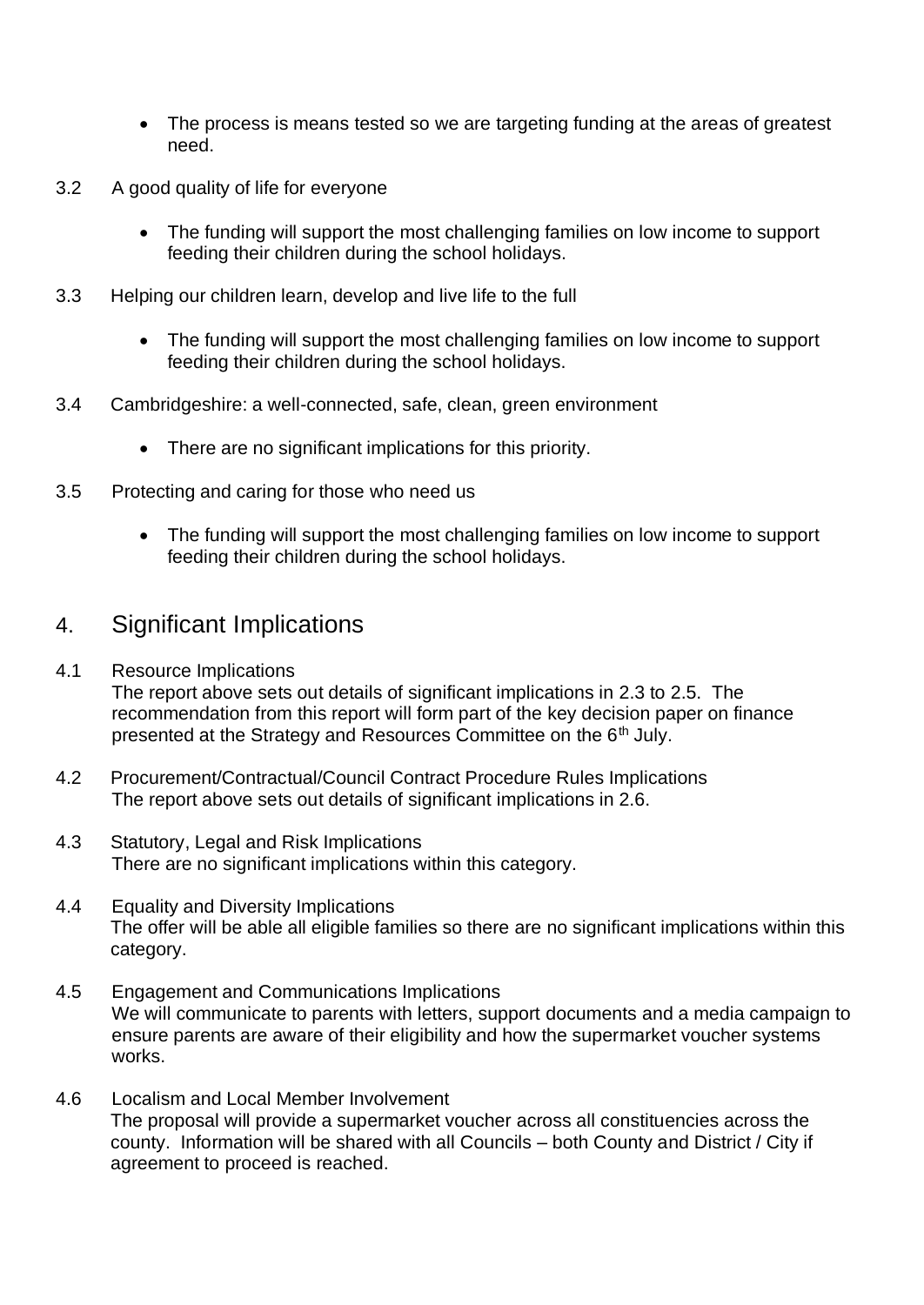4.7 Public Health Implications

We will be including our letter advice to parents on health eating. We will also promote the Health Start Programme for children age 0 to 4 that allow parents to access a government voucher scheme for milk, vegetables and vitamins.

4.8 Environment and Climate Change Implications on Priority Areas:

There are no significant implications within this category.

Have the resource implications been cleared by Finance? Name of Financial Officer: Tom Kelly

Have the procurement/contractual/ Council Contract Procedure Rules implications been cleared by the LGSS Head of Procurement? Yes Procurement using the stated framework will be compliant, but to achieve value for money and to negate the risk of challenge, using the further competition route rather than direct award is recommended. Name of Officer: Henry Swan HoP CCC

Has the impact on statutory, legal and risk implications been cleared by the Council's Monitoring Officer or LGSS Law? Yes Name of Legal Officer: Fiona MacMillian

Have the equality and diversity implications been cleared by your Service Contact? Yes

Name of Officer: Wendi Ogle-Welbourn

Have any engagement and communication implications been cleared by Communications? Yes

Name of Officer: Simon Cobby

Have any localism and Local Member involvement issues been cleared by your Service Contact? Yes Name of Officer: Jonathan Lewis

Have any Public Health implications been cleared by Public Health? Yes Name of Officer: Raj Lakshman

If a Key decision, have any Environment and Climate Change implications been cleared by the Climate Change Officer? No response

5. Source documents guidance